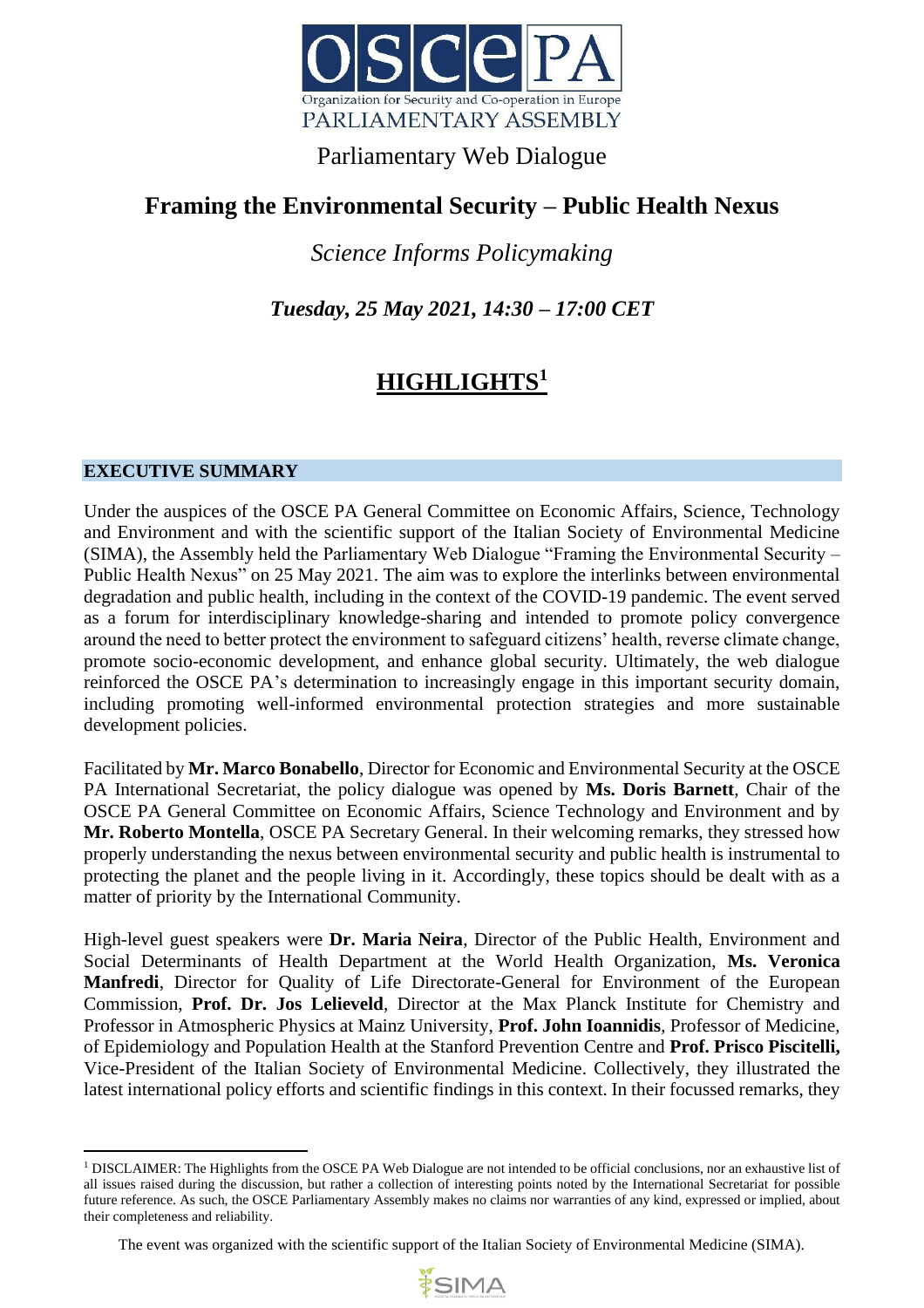also floated several proposals on how to better safeguard public health and international security, thereby triggering a lively parliamentary debate.

Closing the event, **Ms**. **Elona Gjebrea Hoxha**, Rapporteur of the OSCE PA General Committee on Economic Affairs, Science Technology and Environment, stressed that reversing environmental degradation in all its forms and mitigating its detrimental impact on public health is a shared security priority for all OSCE participating States. More specifically, she underlined the importance of (1) supporting the low-carbon energy transition, (2) promoting "green finance" and a more responsible economy, and (3) harnessing the opportunities offered by the digital revolution and technological innovations to support the green transition and promote global security.

#### **KEY FINDINGS**

- **The nexus between environmental security and public health** is profound and multifaceted; as such, it should be studied more carefully and feature more prominently in the international security agenda.
- **The world is facing several major environmental crises** including climate change, biodiversity loss, unsustainable use of natural resources, and pollution. These bring along many human and animal health risks in the form of infections and non-communicable diseases, water scarcity and food safety problems. **Accordingly, the COVID-19 pandemic** should be framed as a **symptom of a much more intricate emergency affecting planet Earth**.
- Environmental degradation, pollution, and climate change are directly **affecting our security by negatively impacting public health and socio-economic development,** including access to critical resources and migratory pressures. Intensifying climate change is estimated to increase future risks of conflict as well<sup>2</sup>.
- **The relationship between altered environmental conditions and human health is particularly complex**: drivers of global environmental change (e.g. land-use change, resource scarcity, or climate change) can **directly pose health risks**, or impair ecosystem services<sup>3</sup> that subsequently influence public health.
- **Clean air is fundamental to healthy human life and ecosystems of all environmental factors which lead to disease and shorten life expectancy, air pollution is predominant**. The health effects of air pollution are severe – high air pollution increases respiratory and cardiovascular hospital admissions and mortality and contributes to reduced life expectancy<sup>4</sup>.
- Statistically, **loss of life expectancy in global terms is ten times larger due to air pollution than due to any kind of violence** (including armed conflicts or domestic violence). **Around 25 percent of the global causes of diseases and death are related to environmental degradation**.
- It is estimated that **air pollution kills approximately 7 million people every year**, out of which approximately 4.2 million perish from ambient (outdoor) air pollution alone. However, recent studies<sup>5</sup> estimate a higher mortality burden of 10.2 million premature deaths annually **from the fossil-fuel component of fine particulate matter** (PM 2.5).

<sup>&</sup>lt;sup>2</sup> ["Climate as a risk factor for armed conflict"](https://doi.org/10.1038/s41586-019-1300-6), Mach et al., Nature 571, 193–197, 2019.

<sup>&</sup>lt;sup>3</sup> Ecosystem services are the benefits provided by ecosystems that contribute to making human life both possible and worth living. Examples of ecosystem services include products such as food and water, regulation of floods, soil erosion and disease outbreaks, and non-material benefits such as recreational and spiritual benefits in natural areas.

<sup>4</sup> Health effects of air pollution include exacerbation of asthma in the short-term, while in the long-term, they can cause stroke, lung cancer, different respiratory conditions, cardiovascular diseases, and even mental health problems.

<sup>5</sup> For instance, see: ["Global mortality from outdoor fine particle pollution generated by fossil fuel combustion: Results from GEOS-](https://doi.org/10.1016/j.envres.2021.110754)[Chem"](https://doi.org/10.1016/j.envres.2021.110754), Vohra et al, Environmental Research, Volume 195, 2021.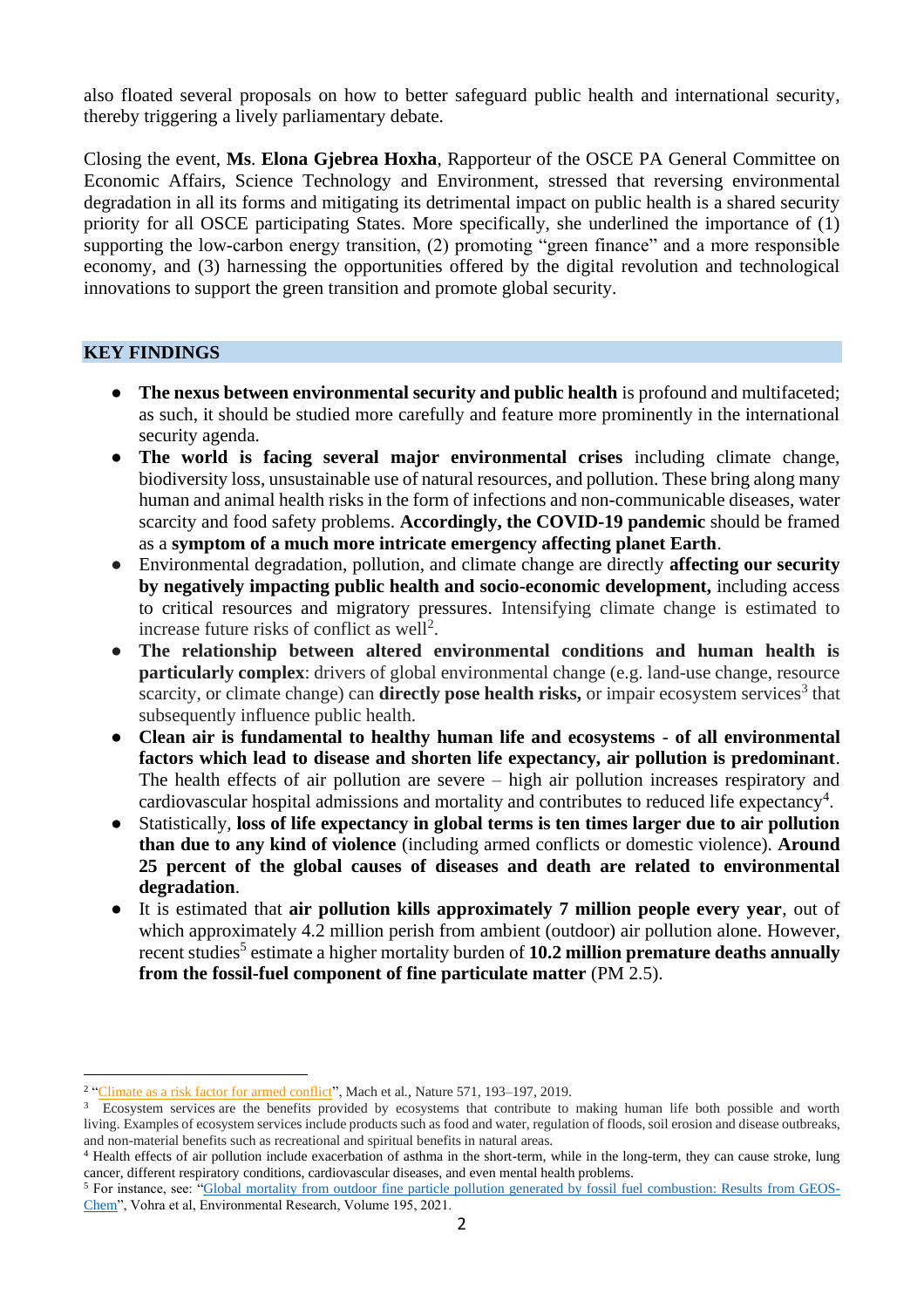- **In the context of the COVID-19 pandemic and the spread of coronavirus, air pollution has been signalled as an important cofactor,** increasing the severity of COVID-19 and increasing COVID-19 mortality by 15% worldwide<sup>6</sup>.
- Considering how particulate matter serves as "carriers" for several chemical and biological pollutants - including viruses - **there is also growing evidence that the airborne route transmission of SARS-CoV-2 is exacerbated by air pollution**. An observational study<sup>7</sup> in Northern Italy during the first coronavirus wave proved revealing in this regard, as it discovered SARS-Cov-2 RNA traces on particulate matter in the city of Bergamo. Accordingly, particulate matter should be regarded as a contributing factor to COVID-19 infections, both in terms of health outcomes and disease diffusion.
- **Environmental protection contributes to economic growth.** Clean air and water, healthy food and preserved nature all benefit human health and, consequently, bring significant savings. Notably, there are clear economic benefits from improved air quality<sup>8</sup> like fewer respiratory illnesses, which results in less public money spent on medical treatments and reduced impact on work productivity. Likewise, merely adapting to, rather than mitigating and reversing climate change will imply enormous costs.
- Against this backdrop, **tackling environmental degradation and climate change is a top priority** of current and future generations. It is critical to address these interlinked security challenges urgently, synergistically, coherently, and without leaving anyone behind, as the security of one affects the security of all in this context.
- It is necessary to halt pollution in all its forms. Notably, what is really at stake is human survival, rather than the endurance of planet Earth!
- **Considering the greenhouse effect of many air pollutants, the "health argument" is also a predominant factor in our climate action.** By protecting citizens' lungs, States are also safeguarding the world climate and vice versa.
- The **2021 European Commission's action plan** *"Towards a Zero Pollution Ambition for air, water and soil – building a Healthier Planet for Healthier People"<sup>9</sup>* represents a decisive step **in** reducing health inequalities and promoting green solutions<sup>10</sup>. As such, it could shape **a global vision for 2050**, where pollution is reduced to levels that are no longer harmful to human health and natural ecosystems.
- Regularly **monitoring and evaluating the implementation of existing environmental standards is critical** to better understanding whether existing approaches are yielding expected results, tracking progress, identifying persisting gaps, and anticipating future trends.
- Finally, it is key to ensure that all views are duly listened to and considered, including those who argue in favour of more lenient environmental policies on economic grounds.

<sup>&</sup>lt;sup>6</sup> The study ["Regional and global contributions of air pollution to risk of death from COVID-19"](https://academic.oup.com/cardiovascres/article/116/14/2247/5940460) estimates that the proportion of pollution-related COVID-19 deaths is around 19% in Europe, 17% in North America, and 27% in East Asia

<sup>&</sup>lt;sup>7</sup> ["Evaluation of the potential relationship between PM pollution and COVID-19 infection spread in Italy "](http://www.simaonlus.it/wpsima/wp-content/uploads/2020/03/COVID_19_position-paper_ENG.pdf), SIMA, 16 March 2020.

<sup>&</sup>lt;sup>8</sup> According to the [OECD](https://www.oecd.org/coronavirus/policy-responses/environmental-health-and-strengthening-resilience-to-pandemics-73784e04/) the economic welfare benefits of cleaner air have been demonstrated to outweigh the costs by at least 30-to-1 in the case of the US, while they could be at least 14-to-1 in the case of Europe under tighter regulations.

<sup>9</sup> [Towards zero pollution in air, water and soil –](https://ec.europa.eu/environment/strategy/zero-pollution-action-plan_en) EU action plan, European Commission, 12 May 2021.

<sup>&</sup>lt;sup>10</sup> There are nine flagships (integrated activities) in the EU Zero Pollution Action Plan, one leading to another: 1) reducing health inequalities through zero pollution, 2) supporting urban zero pollution action, 3) promoting zero pollution across regions, 4) facilitating zero pollution choices, 5) enforcing zero pollution together, 6) showcasing zero pollution solutions for buildings, 7) living labs for green digital solutions and smart zero pollution, 8) minimising the EU's external pollution footprint and 9) consolidating the EU's knowledge centres for zero pollution.